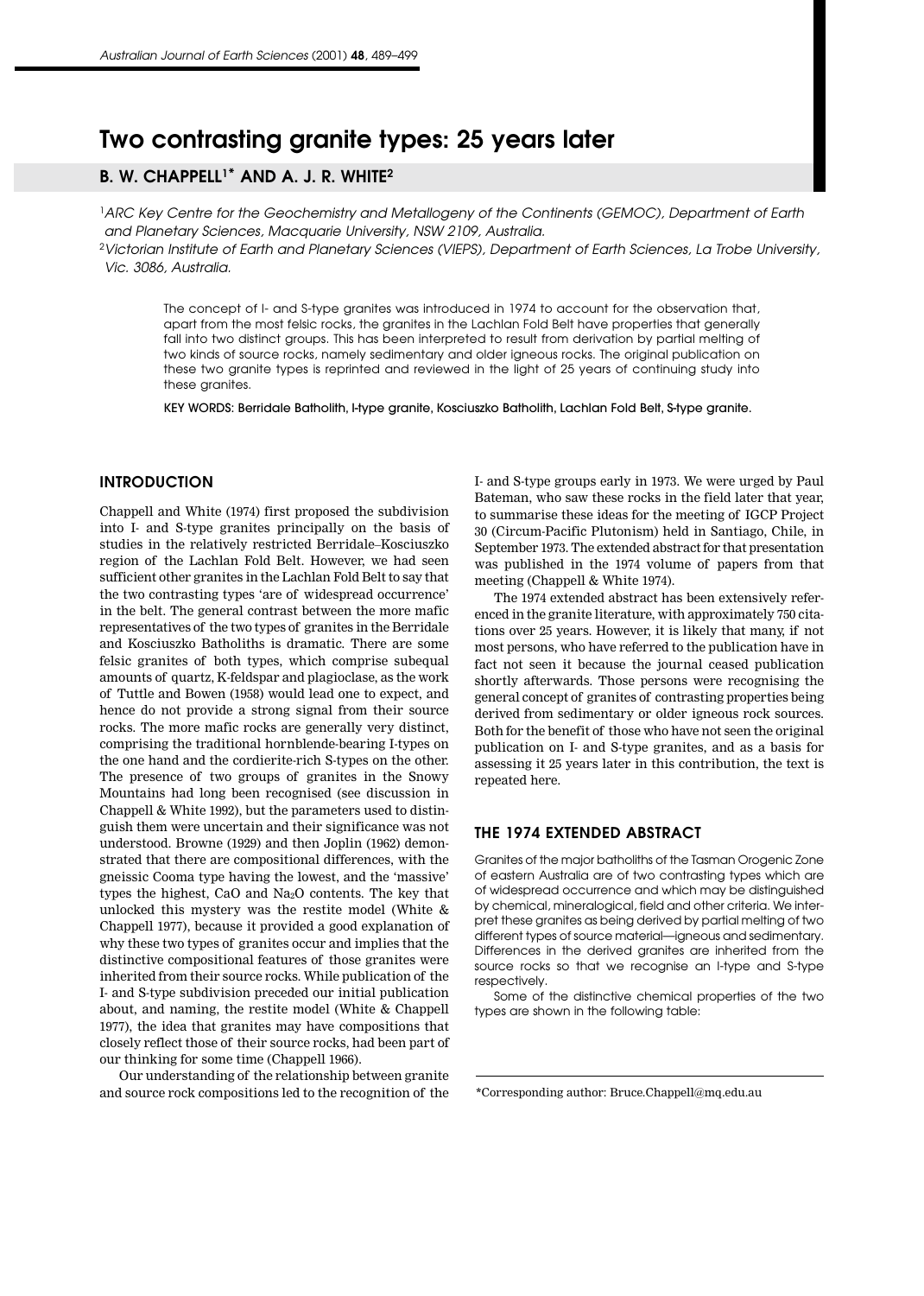| I-types                                                                                            | S-types                              |
|----------------------------------------------------------------------------------------------------|--------------------------------------|
| Relatively high sodium,                                                                            | Relatively low sodium, $Na2O$        |
| $Na2O$ normally >3.2% in                                                                           | normally $<3.2\%$ in rocks           |
| felsic varieties, decreasing                                                                       | with approx. $5\%$ K <sub>2</sub> O. |
| to >2.2% in more mafic                                                                             | decreasing to $<2.2\%$ in rocks      |
| types                                                                                              | with approx. $2\%$ K <sub>2</sub> O  |
| Mol. $Al_2O_3/(Na_2O + K_2O +$                                                                     | Mol. $Al_2O_3/(Na_2O + K_2O +$       |
| $CaO$ ) <1.1                                                                                       | $CaO$ ) >1.1                         |
| CIPW normative diopside<br>or <1% normative<br>corundum                                            | >1% CIPW normative<br>corundum       |
| Broad spectrum of                                                                                  | Relatively restricted in             |
| compositions from felsic                                                                           | composition to high $SiO2$           |
| to mafic                                                                                           | types                                |
| Regular inter-element<br>variations within plutons;<br>linear or near-linear<br>variation diagrams | Variation diagrams more<br>irregular |

These chemical properties result from the removal of sodium into sea water (or evaporites) during sedimentary fractionation, and calcium into carbonates, with subsequent relative enrichment of the main sedimentary pile in aluminium. S-type granites come from a source that has been subjected to this prior chemical fractionation.

Petrographic features reflect the differences in chemical composition. Hornblende is common in the more mafic Itypes and generally present in felsic varieties, whereas hornblende is absent, but muscovite is common, in the more felsic S-types; biotite may be very abundant, up to 35%, in more mafic S-types. Sphene is a common accessory in the I-type granites whereas monazite may be found in S-types. Aluminosilicates, garnet and cordierite may occur in S-type xenoliths or in the granites themselves. All of these features result from the high aluminium content relative to alkalis and calcium in S-type granites and the converse in I-types. Apatite inclusions are common in biotite and hornblende of I-type granites whereas it occurs in larger discrete crystals in S-types.

Detailed studies in the Berridale Batholith (Compston, Shirahase, Chappell & White *in preparation*) have shown that strontium is more radiogenic in S-type granites (initial Sr<sup>87</sup>/Sr<sup>86</sup> > 0.708) because their source rocks had been through an earlier sedimentary cycle. I-types have initial Sr<sup>87</sup>/Sr<sup>86</sup> ratios in the range 0.704–0.706. Isochrons of I-types show a regular linear set of points whereas those of S-types show a scatter of points within a broad envelope, reflecting variations in the initial Sr<sup>87</sup>/Sr<sup>86</sup> within a single pluton as a consequence of more heterogeneous source material.

Field relationships of the two types may be distinctive. More mafic I-types contain mafic hornblende-bearing xenoliths of igneous appearance whereas hornblende-bearing xenoliths are rare in the S-types but metasedimentary xenoliths may be common. When both types occur together in composite batholiths the S-types are usually early in the intrusive sequence and they often have a strong secondary foliation truncated by later I-type intrusions which are either massive or have a dominant primary foliation.

Economic minerals are also different in their association with the two types. Tin mineralisation appears to be confined to highly silicic S-type granites whereas tungsten and porphyry-type copper and molybdenum deposits are associated with I-types.

# **DISCUSSION OF THE 1974 ABSTRACT**

The 1974 publication was written approximately 6 months after we recognised the significance of the two granite types in a small area of the Lachlan Fold Belt, and the ideas that it incorporates were brought together rather quickly. As we have been progressively examining the granites over the whole of the Lachlan Fold Belt for another 25 years, and as our understanding of the genesis of those rocks has developed substantially during that time, we reflect here on those initial concepts and trace their later development. We have published two general papers on the I- and S-type granite subdivision since the 1974 extended abstract (Chappell & White 1984, 1992).

# **Is the Berridale–Jindabyne area typical of the Lachlan Fold Belt?**

It was both fortuitous and fortunate that our studies on the Lachlan Fold Belt granites commenced in the Berridale Batholith. That batholith had been known to contain a variety of granites, some of which had been shown to us by Tom Vallance, and its composite nature was confirmed by the mapping of Lambert (1963). He recognised the major components of the batholith that we subsequently termed S-type, the Cootralantra and Dalgety Granodiorites, and also part of the felsic I-type Buckleys Lake pluton, which is one of the largest plutons in the Lachlan Fold Belt, and the very felsic Wullwye pluton. Black (1965) was the first to map a hornblende-bearing granite in the batholith, the Tara Granodiorite. Mapping of the Berridale Batholith (1670 km2 ) was completed within a few years and it was seen to be comprised of approximately equal amounts of what we later termed I- and S-type granites. The sedimentary screen that extends down much of the axis of the batholith separates exclusively I-type granites to the east from dominantly S-type granites to the west; this was later termed the I–S line by White *et al.* (1976a). Detailed mapping in the Kosciuszko Batholith near Jindabyne commenced in 1968. Granites of that area include the 'foliated' and 'massive' types of earlier workers, and the compositional distinction between those two types was confirmed by Hine *et al.* (1978).

In many ways, the Berridale Batholith and the Jindabyne region were ideal places to start our studies of granites of the Lachlan Fold Belt. The Berridale granites comprise a variety of both I- and S-types, while those of the Kosciuszko Batholith are sharply divided into rocks of very distinct I- or S-type character. There is no other place in the Lachlan Fold Belt where such features are so well developed in such a relatively small area, and in that sense it is not typical. However, these I- and S-type characteristics have subsequently been found in many other parts of the Lachlan Fold Belt. Fortunately, the initial area straddles the I–S line, which is the most prominent boundary between granites of generally I- or S-type character in the Lachlan Fold Belt. Inevitably, features are seen elsewhere in the Lachlan Fold Belt that are not present in such a small part of it. Most notably, these include the high-temperature granites of the Boggy Plain Supersuite, which Owen and Wyborn (1979) recognised initially further north in the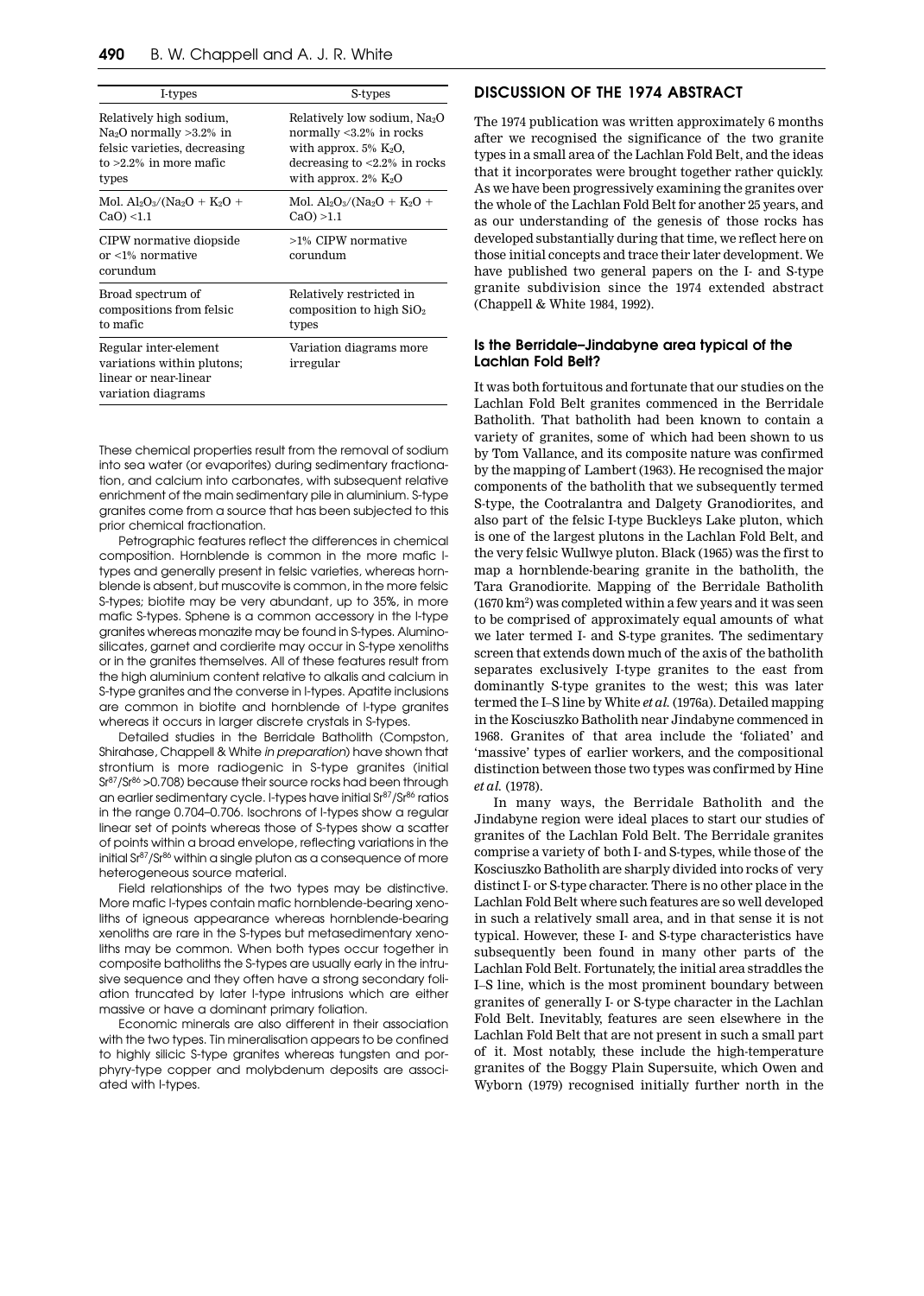Kosciuszko Batholith, and the fractionated granites, such as those of the Koetong Suite (Chappell & White 1998) and Tasmania (Chappell 1999). All of the granites that were initially studied in the Berridale and Jindabyne areas are low-temperature, unfractionated types in the current idiom, which dominate in the Lachlan Fold Belt. White *et al.* (1976b, 1977, 1989) and White and Chappell (1989) have published detailed maps and explanatory notes on all of the granites of the Berridale and eastern part of the Kosciuszko Batholiths.

# **Sodium and calcium contents of I- and S-type granites**

The sodium contents of the I- and S-type granites are relatively high and low, respectively, as noted by Chappell and White (1974). However, the limits that were then set for the groups are not applicable over the complete Lachlan Fold Belt, so that as a whole there is overlap, as shown in Figure 1. Among the S-type granites of the Berridale and Kosciuszko Batholiths, components of the S-type Bullenbalong Supersuite tend to be relatively mafic and low in Na2O. However, granites of the Dalgety Granodiorite of the Berridale Batholith, which are on the whole relatively felsic, also contain more  $Na<sub>2</sub>O$  than Bullenbalong at com-



**Figure 1** Na<sub>2</sub>O *vs*  $K_2O$  for (a) 1217 I-type and (b) 751 S-type granites of the Lachlan Fold Belt (LFB). Only rocks containing  $>57\%$  SiO<sub>2</sub> are plotted, thus excluding I-type gabbros and gabbroic diorites. The line shown on both plots joins the points  $2\%$  K<sub>2</sub>O,  $2\%$  Na<sub>2</sub>O and 5%  $K_2O$ , 3.5% Na<sub>2</sub>O, which was given by Chappell and White (1974) as a boundary between the two types.

parable Fe contents. We have grouped those rocks with the Wyangala and Shannons Flat Granodiorites in a Wyangala Supersuite, whose origin we ascribe to derivation from less mature sedimentary source rocks that contained more feldspar. There are also S-type granites, assigned to the Cooma Supersuite, that were derived from source rocks that were more mature than those that produced the Bullenbalong Supersuite (White & Chappell 1988). Hence, one important outcome of continuing studies of the Lachlan Fold Belt is that the S-type granites were apparently obtained from source materials with a range of feldspar contents, of which the granites studied prior to 1974 were not completely representative. Of the 751 S-type granites of the Lachlan Fold Belt plotted on the K2O *vs* Na2O diagram in Figure 1, 91 (12.1%) have Na<sub>2</sub>O contents lying above the limit set in the 1974 publication, shown on the figure.

Likewise, there are granites in the Lachlan Fold Belt that we regard as I-type, which have  $Na<sub>2</sub>O$  contents lower than the limits originally recognised by Chappell and White (1974). The suites at the western edge of the Bega Batholith, such as Glenbog and Tonghi, are the most prominent examples of these. In Figure 1, 20.4% of the I-type granites have Na2O contents less than the 1974 limit.

The compositions of felsic granites, of any origin, including their Na2O contents, converge towards the lowtemperature melt composition of Tuttle and Bowen (1958). This convergence accounts for some of the overlap between the I- and S-type Na2O contents, but there is still a degree of overlap among the less felsic rocks, which must to some extent reflect similarities in the Na<sub>2</sub>O contents of the source rocks. Another factor could be that these compositions are those of rocks and not necessarily precisely those of magmas (allowing for the loss of volatiles). In particular, any movement of Na during alteration of a rock could obscure primary magmatic features.

Chappell and White (1974) probably overstressed the role of Na in distinguishing the I- and S-type granites. For the initial study area of the Berridale and Kosciuszko Batholiths, Ca is a much better discriminant, as is seen in Figure 2. That figure plots all currently available CaO and total FeO data for those two batholiths and shows that the complete separation between the two granite types, for these two components, has been maintained with the additional data. Such a separation is, however, not found over the whole of the Lachlan Fold Belt; Figure 3 shows that while the I-type granites tend to have higher CaO contents at a given total FeO content, there is some overlap particularly among the more felsic rocks. At high total FeO contents, the CaO contents of the two types diverge, as the compositions of the granites approach those of their distinctive source rocks. The very low and characteristic Ca contents of the S-type granites of the Cooma Supersuite are clearly shown on that diagram as a series of compositions at approximately 1% CaO with varying total FeO contents that diverge from the main trend.

As a group, the S-type granites are depleted in Na, Ca and Sr relative to the I-types, because those three elements are lost in solution when feldspars are weathered to clay minerals. They also contain somewhat higher amounts of K, Rb and Pb, three elements that are incorporated into clay minerals, either during weathering or by subsequent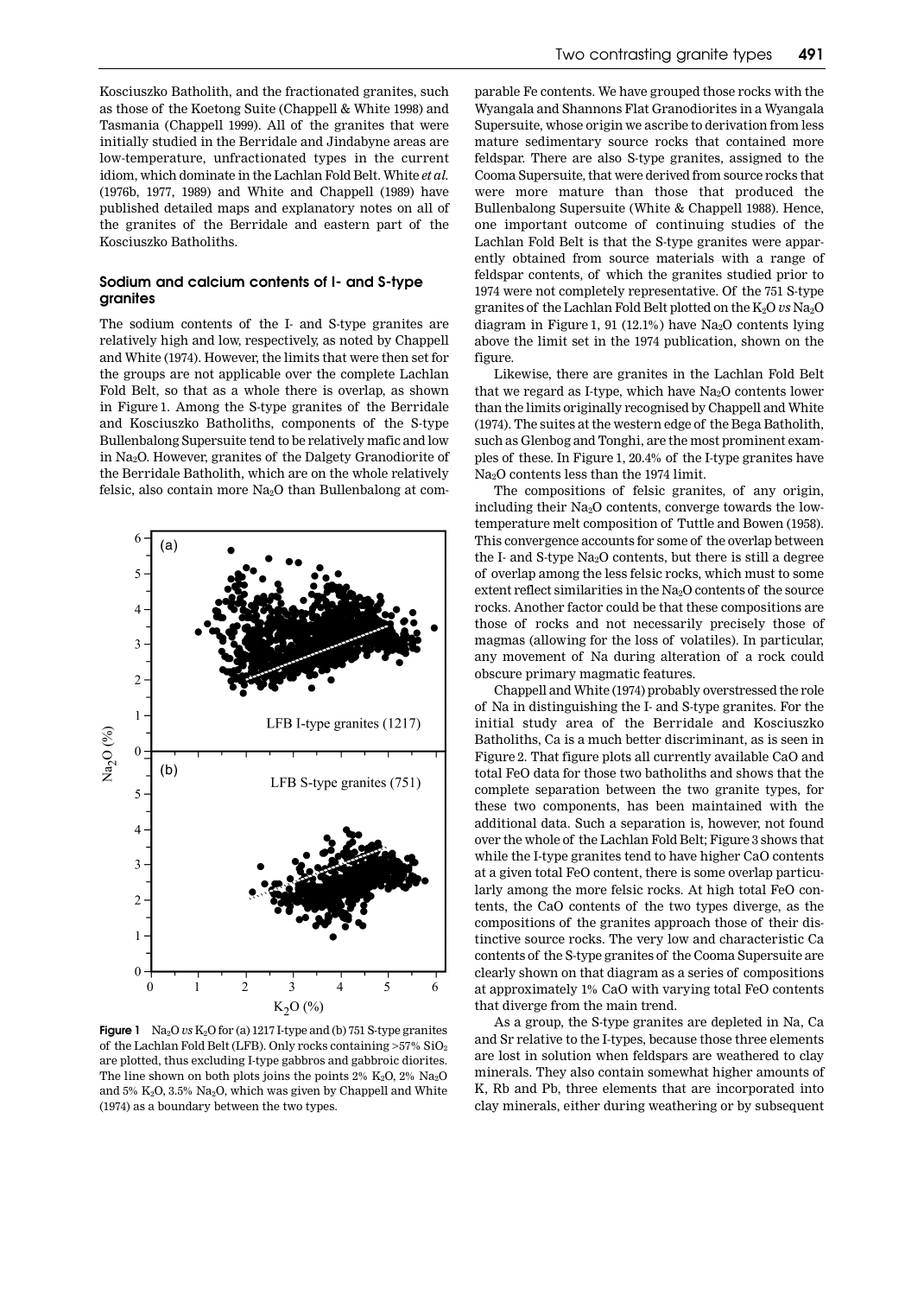

**Figure 2** CaO *vs* total FeO for all 251 analysed granites and related rocks of the Berridale and Kosciuszko Batholiths that contain <6.1% total FeO. When the Boggy Plain Supersuite is excluded, these represent the current data for the granite suites from which Chappell and White (1974) proposed the I- and S-type subdivision. Seventeen of 43 Boggy Plain rocks containing >6.2% total FeO, and one other I-type granite having 6.81% total FeO and 8.10% CaO, are not shown: +, Boggy Plain Supersuite (26 analyses);  $\bullet$ , other I-type granites (88 analyses);  $\circ$  , S-type granites (137 analyses).



**Figure 3** CaO *vs* total FeO for all available analyses of (a) I- and (b) S-type granites of the Lachlan Fold Belt (LFB). The line on both figures represents compositions with equal wt% CaO and total FeO.

reactions of clays with seawater. One important compositional difference between the two types, not noted in 1974, is that as a group, the S-type granites are more reduced with respect to oxygen fugacity. Flood and Shaw (1975) suggested that the more reduced nature of an S-type granite suite from the New England Batholith was the result of graphite in the source rocks, a view that is generally accepted. However, subsequent work has shown that in some regions, such as around Melbourne, the I-types are also strongly reduced. Chappell and White (1992) have discussed in detail the chemical compositions of the two granite types.

#### **Relative saturation in aluminium**

As a consequence of the lower Na and Ca contents, the S-type granites are always oversaturated in Al, or peraluminous, and that is the case also for the more felsic I-type granites. Chappell and White (1974) recognised this in drawing their boundary between the I- and S-types, with a limiting value for the Aluminium Saturation Index (ASI: Zen 1986) of 1.1, or 1% normative corundum. Chappell and White (1992) pointed out that at the most mafic compositions, those that are closest to the source rocks in composition, there is no overlap in ASI between the I- and S-types (Figure 4). As granites become more felsic, the ASI values converge so that the most felsic unfractionated I-type granites have values of 1.0–1.1, which overlap with S-type values ranging from 1.01 to 1.25 (Chappell 1999 figure 3). The fact that the Al-saturation values converge, and eventually overlap in felsic rocks, is of no consequence as far as the I–S division is concerned, because a small degree of Al-oversaturation is intrinsic to all of the most felsic granitic melts. Chappell and White (1974) found a complete break in ASI values for the two types in samples that they had studied to that time, but we now know that such a clear separation is not seen throughout the Lachlan Fold Belt.



**Figure 4** Aluminium Saturation Index (ASI) values for lowtemperature granites of the Lachlan Fold Belt (LFB) (from Chappell 1999). Data are for the most Fe-rich 10% of I-type (103) and S-type (76) granites. Data for the high-temperature I-type granites of the Boggy Plain Supersuite are not included because the more mafic rocks of that supersuite are mainly cumulate rocks and the most mafic 10% of the total samples all have ASI values less than 0.71.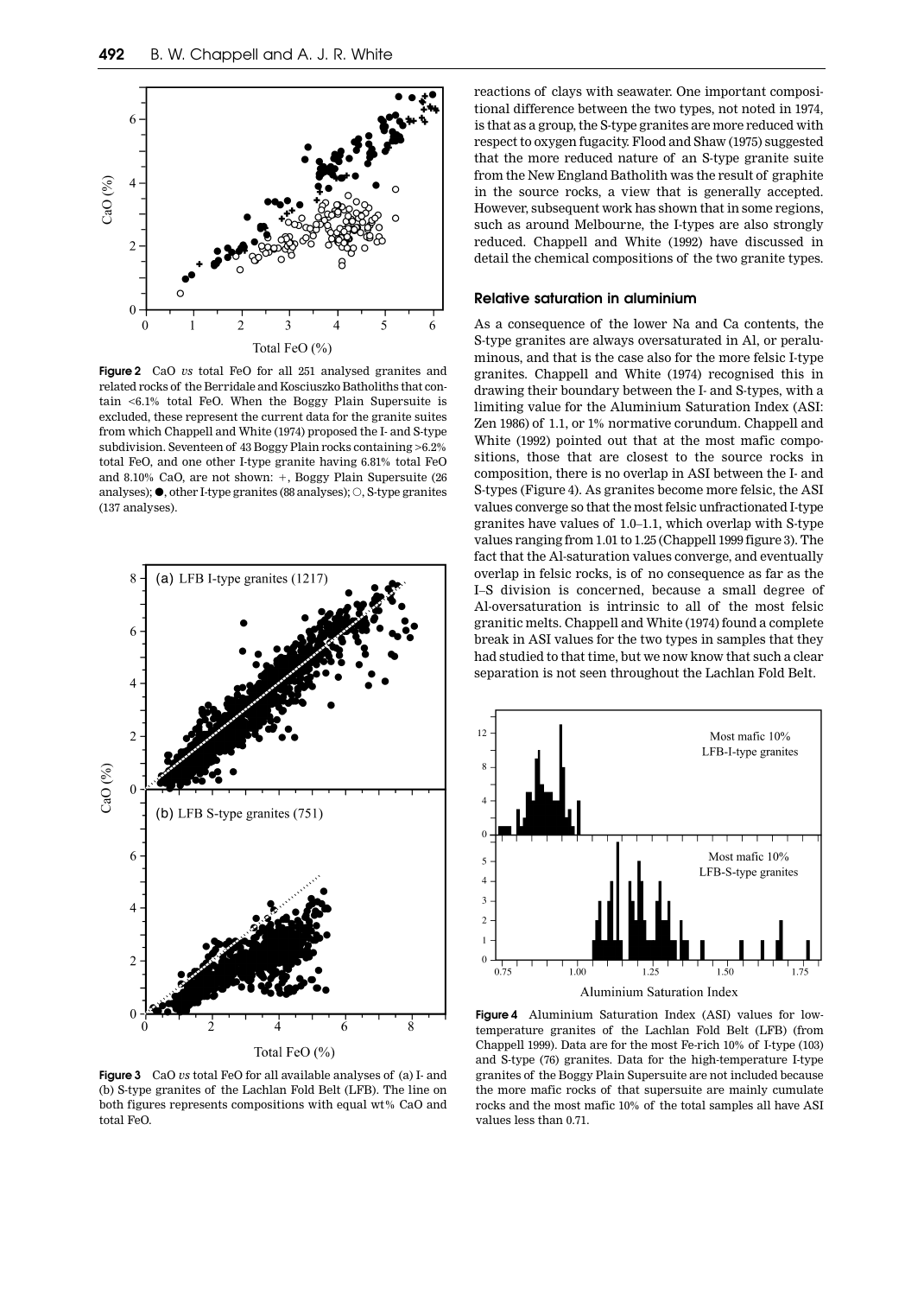Chappell (1999) pointed out that almost half (46.5%) of all samples of I-type granites from the Lachlan Fold Belt, exclusive of the Boggy Plain Supersuite, are peraluminous. The extent of the Al-oversaturation of what we now classify as low-temperature I-type granites (Chappell *et al.* 1998) is emphasised here. Chappell and White (1974) were well aware that felsic granites derived from older metaluminous igneous source rocks are commonly peraluminous. This was one reason for suggesting the terminology I- and S-type, using terms not directly related to Al-saturation, rather than more cumbersome terms, such as the 'peraluminous metasediment-derived types' of Wall *et al.* (1987).

Barbarin (1999) has recently reviewed the nomenclature of different granite types. He placed the I-type granites in the metaluminous field of Shand (1927) and also extended the S-type granites into the metaluminous field. Those placements are incorrect. Barbarin (1999) also stated that most I-type granites of the Lachlan Fold Belt belong to his type ACG, which also comprises the main components of the Cordillera, which again is incorrect. Barbarin (1996) had earlier proposed two groups of peraluminous granites, the MPG (muscovite-bearing) and CPG (cordierite-bearing), and ascribed different origins to the two groups. Chappell *et al.* (1998) discussed those subdivisions as they apply to the Lachlan Fold Belt, and pointed out that they can have a close genetic relationship in that region. Those MPG granites that are S-type represent a more advanced stage of evolution where fractional crystallisation of largely anhydrous minerals has enriched the melt in  $H_2O$ .

# **Range of compositions**

Chappell and White (1974) noted that I-type granites have a broad spectrum of compositions from felsic to mafic, while the S-type granites are restricted to higher  $SiO<sub>2</sub>$  contents. In our present dataset of 751 S-type granites only one sample has a  $SiO<sub>2</sub>$  content less than 63% and that is a very unusual garnet-rich cumulate rock containing  $57.6\%$  SiO<sub>2</sub>. Furthermore, only four of our S-type granite analyses contain less than  $65\%$  SiO<sub>2</sub>. Among the I-type granites, the cumulate rocks of the high-temperature Boggy Plain Supersuite (Wyborn *et al.* 2001) extend the SiO<sub>2</sub> contents below 50%, and 27% of the rocks in that supersuite that have been analysed have  $SiO<sub>2</sub>$  contents of less than 59%. Among the low-temperature I-type granites, no sample has a  $SiO<sub>2</sub>$  content of less than 54% and 2% of the rocks have SiO2 contents below 59%, with 13% of samples below 65%. Even these low-temperature I-type granites contain significantly less  $SiO<sub>2</sub>$  than the S-types. Hence, the observation of Chappell and White (1974) that the S-type granites are restricted to higher  $SiO<sub>2</sub>$  contents has been borne out by much more extensive data. At  $SiO<sub>2</sub>$  contents of less than approximately 72%, S-type granites contain more Mg and Fe than I-type granites of similar  $SiO<sub>2</sub>$  content. They could not be described as 'felsic' rocks, despite their rather high Si-contents and the very high abundance of quartz. They are dark-coloured rocks in which biotite and cordierite may make up more than 25% of the mode. These more mafic S-type granites are distinct modally as well. The rocks have low feldspar contents, of plagioclase because of the low Na- and Ca-contents inherited from previously weathered source rocks, but particularly of K-feldspar because a

substantial Or-component is tied up in the abundant biotite. The relatively high quartz content of these S-type granites has two causes. First, they were derived from quartz-rich fertile sedimentary rocks. Second, high amounts of biotite, a  $SiO<sub>2</sub>$ -poor mineral, leads to high quartz contents. In contrast, I-type granite magmas, produced by the partial melting of less-siliceous source rocks, reflect that feature in their more mafic compositions. In addition, the high-temperature varieties include many rocks that are low in  $SiO<sub>2</sub>$ by virtue of the accumulation of mafic minerals.

# **Regularity of interelement variations**

Chappell and White (1974) noted that samples of granites in I-type plutons display more regular interelement variations than is the case for the S-types, with data for suites showing linear or near-linear trends on variation diagrams. That contention has been strongly supported by more recent data, but only if applied to what we now call simple suites (White *et al.* 2001), which are exclusively lowtemperature granites and which dominate the exposed Lachlan Fold Belt I-type granites. The high-temperature suites of the Lachlan Fold Belt, not known to us in 1974, do not normally show linear variations (Wyborn *et al.* 2001; White *et al.* 2001).

For low-temperature granites, the chemical compositions of all but the most felsic rocks reflect, at least to a degree, the compositions of their source materials. A corollary is that a greater scatter in compositions about the general variation for a suite reflects a corresponding degree of heterogeneity in the source rocks. We realised this at the time the 1974 publication was written, but it was not explicitly pointed out for the chemical compositions (cf. the isotopic compositions). Later, Chappell and White (1984), having pointed out that the poorer correlations for S-type granites can be ascribed to the imperfect mixing of heterogeneous source rocks, made the statement repeated in the following paragraph (Chappell & White 1984 p. 99):

'This implies that I-type source rocks are relatively homogeneous, through volumes large enough to produce plutons up to 1000 km2 in the Lachlan Fold Belt. This implies a large volume of relatively homogeneous source material. For this reason, it is thought that I-type granites are derived from deeper levels than S-types, from material produced by earlier underplating of the crust (White 1979). We therefore suggest that the two types of granite come from source rocks of fundamentally different origin, one formed by deposition on the crust, the other by accretion beneath the crust, so that we have:

### S-type = Sedimentary or Supracrustal

#### $I-type = Igneous or Infrared'$

Chappell and White (1984) referred to these terms as representing 'a more fundamental difference' between the I- and S-type granites, so that the two groups do not just correspond to differences in source compositions, but also to fundamental differences in the character of those source rocks. It has been our view since our initial studies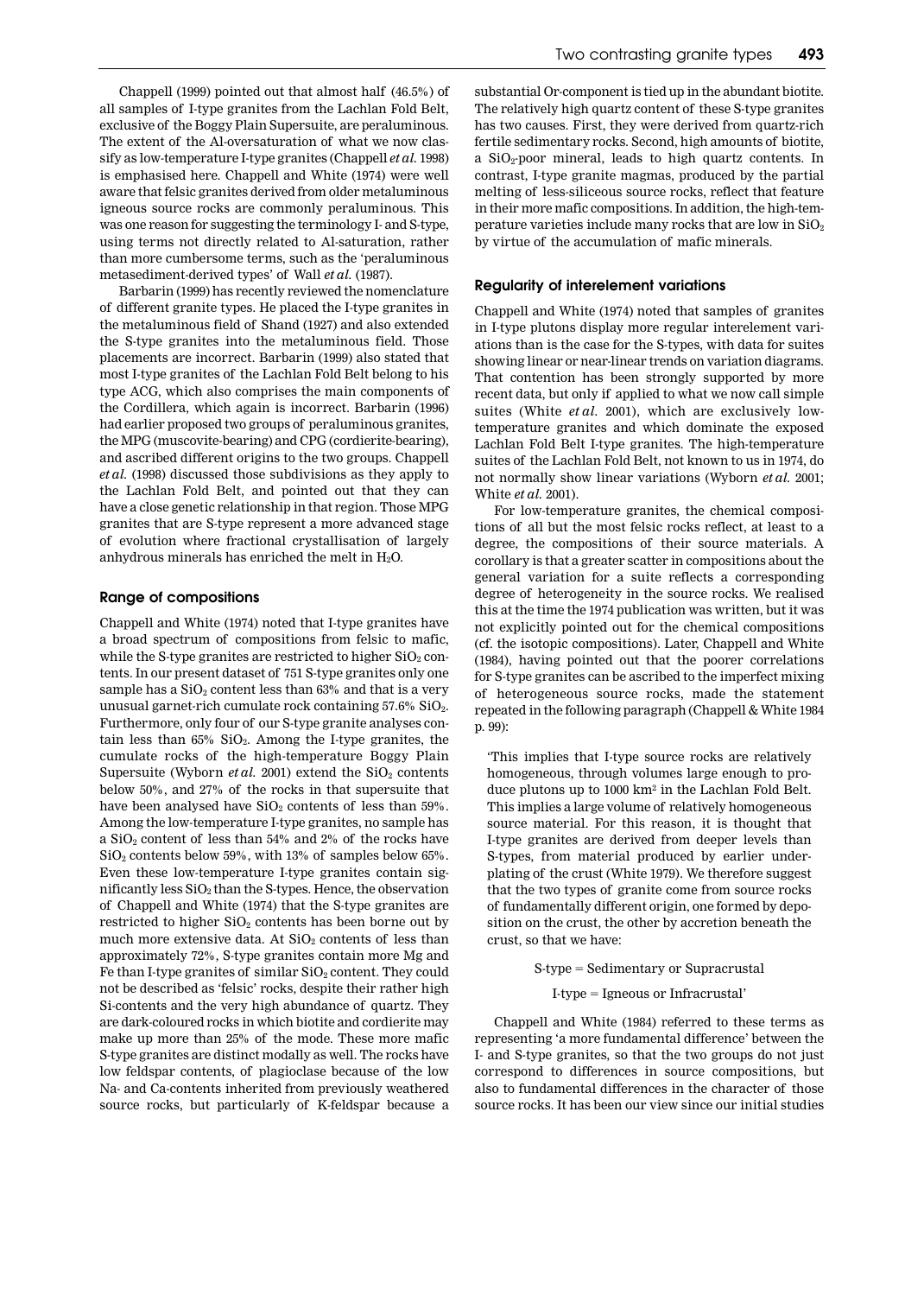of eastern Australian granites in the New England Batholith (Chappell 1966) that the I-type granites must come from rather homogeneous sources that cannot, therefore, have been supracrustal or volcanic. Such a conclusion seems to be required by the extremely strong correlations between elements for the low-temperature I-type suites. Another argument for regarding the source rocks of the I-type granites as infracrustal, is the lack of enclaves of supracrustal origin in those granites, apart from xenoliths of local country rock origin. This is in strong contrast to the S-type granites for which the more mafic rocks invariably contain a rich assemblage of supracrustal enclaves carried from depth (White *et al.* 1999). These and other reasons for regarding the I-type source rocks as infracrustal were discussed more fully by Chappell and Stephens (1988).

# **Petrographic features of I- and S-type granites**

As Chappell and White (1974) stated, many of the petrographic (mineralogical) differences between the I- and S-type granites reflect the differences in chemical composition between the two groups. The occurrences of different minerals listed in the 1974 publication remain correct with our present knowledge, except that monazite can also occur as an accessory mineral in felsic peraluminous I-type granites. In that case, the monazite is probably a product of very late crystallisation, in contrast to the monazite in S-type granites, which is either an early crystallised mineral, or restite.

In the Berridale–Kosciuszko region muscovite is common in the S-type granites, as we pointed out in 1974, but much of this is secondary muscovite resulting from subsolidus alteration of cordierite. Alteration was probably more prevalent in that region as a result of more pronounced deformation (see below). Because of this, we had not recognised that cordierite is important in virtually all S-type granites except those which formed from magmas that underwent fractional crystallisation, so that increased H2O in the melt caused late magmatic reaction of cordierite to muscovite.

One prominent difference between the I- and S-type granites not noted in 1974, is that biotite in the S-type granites is typically pleochroic to a red-brown colour, whereas that in the I-type granites shows much stronger absorption and is pleochroic from chocolate to strawcoloured. Biotite in I-type granites that are reduced is also red-brown in colour. Biotite in the S-type granites typically shows very intense pleochroic haloes, probably related to the composition of the biotite and not to a greater presence of radioactive minerals. Fe<sup>3+</sup> and probably Ti are generally less abundant in the biotites of S-type granites (Tetley 1978).

These differences in mineral chemistry are related to the lower  $Fe^{3+}/Fe^{2+}$  of the S-type granites, which also means that the opaque mineral in the S-type granites is generally ilmenite rather than the magnetite that is typical of the I-type granites (Whalen & Chappell 1988). The I-and S-type subdivision is analogous to that of the magnetite and ilmenite series of Ishihara (1977), but the correspondence is not exact (Takahashi *et al.* 1980): in Japan the magnetite and ilmenite series subdivision is almost exclusively within

I-type granites. A further indication of the difference in oxidation state between the two types is the presence of sulphur as  $S^2$ , principally in pyrrhotite (Whalen & Chappell 1988), in more reduced granites of the Lachlan Fold Belt, which are typically S-type. In contrast,  $S^{6+}$  is present in apatite at the 200–600 ppm level in all but the most felsic I-type granites (Sha & Chappell 1999).

The general difference in oxidation of the two types gives rise to some useful field criteria for distinguishing I- and S-type granites, which were not noted in the 1974 publication. The K-feldspar in S-type granites is always white in colour, never pink, provided the rock is not weathered or hydrothermally altered. However, in I-type granites the K-feldspar crystals are frequently pale pink in colour, but sometimes white. The presence of magnetite can easily be confirmed by testing crushed mineral grains with a hand magnet.

Chappell and White (1974) stated that apatite inclusions are common in biotite and hornblende of I-type granites whereas apatite occurs in larger discrete crystals in S-types. That observation was partly a result of the restricted area of granites in the Lachlan Fold Belt that we had studied to that time. It is generally the case for low-temperature I-type granites, but is not the case for high-temperature I-type granites such as the Boggy Plain Supersuite in which apatite is seen as larger discrete crystals. The occurrence of larger crystals of apatite in S-type granites is not completely understood. It is an indirect result of the higher solubility of apatite in more peraluminous melts (London 1992), so that apatite crystals were precipitated from a cooling melt. The solubility of P in the felsic melt component of low-temperature I-type granite magmas is very low, and in contrast to the S-type magmas, apatite occurs as a fine-grained restite component. Apart from these differences in the texture of apatite, we note that there are many similarities in texture between the lowtemperature I-type and the S-type granites, as both types formed from restite-bearing magmas. Features shared by both types are calcic plagioclase cores, old zircon cores, and the relatively poor shapes of the mafic minerals. It is the high-temperature I-type granites that are texturally distinct.

# **Isotopic properties of I- and S-type granites**

Early Sr isotope measurements on the granites of the Berridale Batholith were available to Chappell and White (1974) and showed that Sr is more radiogenic in the S-type than in the I-type granites. There was no overlap in the initial isotopic compositions for the data available in 1974. Chappell and White (1992 p. 16) discussed later isotopic measurements for granites of the Lachlan Fold Belt, which they summarised as follows: 'For I-type granites the range in initial  $\mathrm{^{87}Sr/^{86}Sr}$  is from 0.704 to 0.712 and for  $\epsilon_\mathrm{Nd}$  from  $+3.5$ to –8.9. For the batholithic S-type granites the corresponding values are from 0.708 to 0.717 and from –5.8 to –8.8. For the granites of the Cooma Supersuite the values are from 0.718 to 0.720, with one  $\epsilon_{Nd}$  measurement of -9.2. There is a large overlap between the I- and S-type initial isotopic compositions, with a continuity in  $87Sr/86Sr$  from 0.704 to 0.720, and a strong negative correlation between initial Sr and Nd isotopic values'.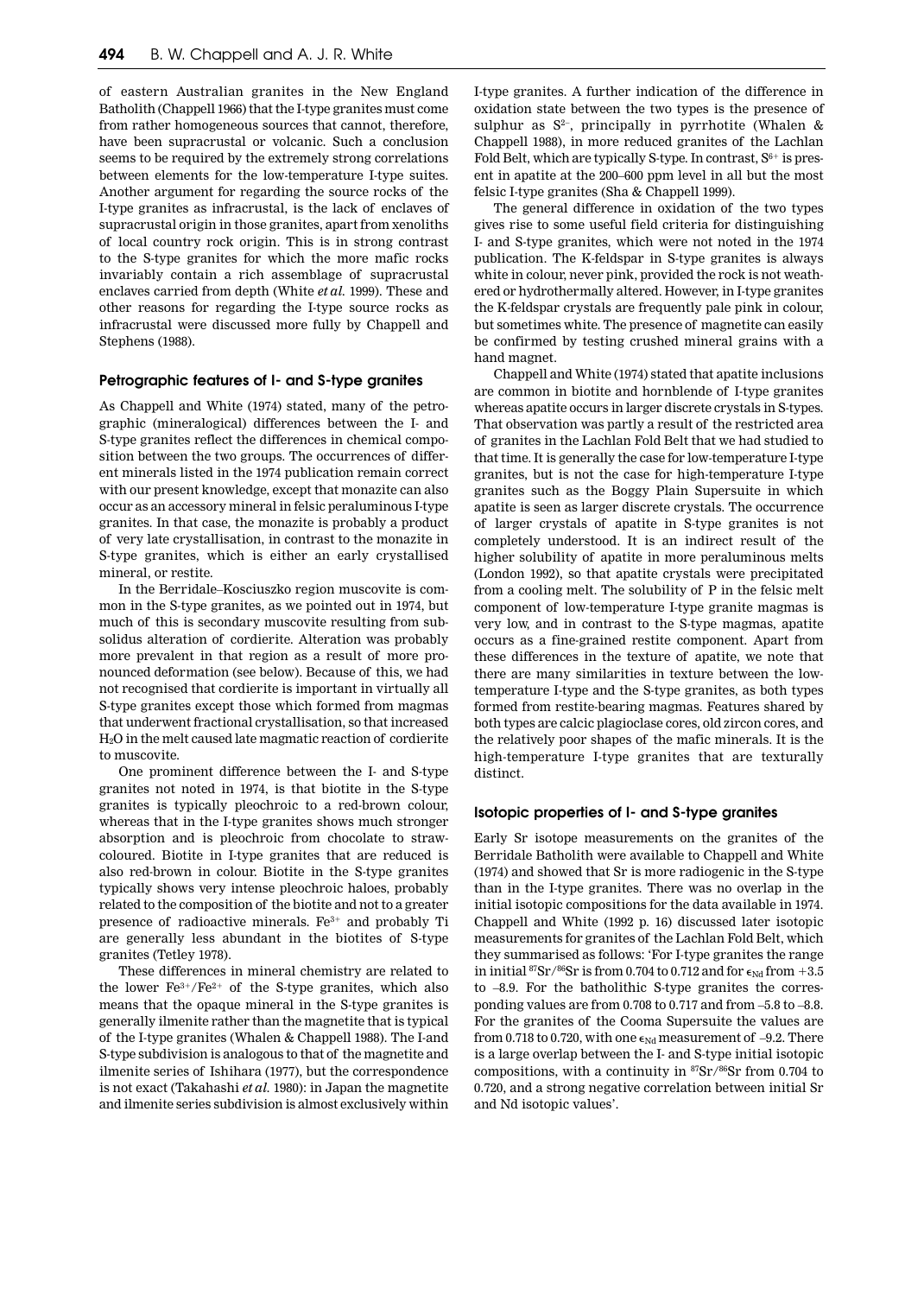The large range in Sr isotopic compositions of the I-type granites was recognised by Compston and Chappell (1979) who ascribed it to the prior ageing of the isotopes in various source rocks for different lengths of time. McCulloch and Chappell (1982) considered an alternative possibility that the relatively evolved isotopic composition of the I-type Jindabyne Tonalite (initial  ${}^{87}\mathrm{Sr} / {}^{86}\mathrm{Sr} \sim 0.707$ ) was due to the incorporation of sedimentary material. They showed that the chemical composition of that granite was not consistent with the large amounts of sediment that would be required to produce such an evolved isotopic composition. The Glenbog Suite of the Bega Batholith provides a clear example of evolved isotopic compositions of I-type granites that did not result from the incorporation of sediment. That suite is more isotopically evolved, but contains more Ca than other suites of the batholith, despite the fact that the country-rock sediments, and detrital sedimentary rocks in general, are depleted in Ca (Chappell *et al.* 2000 figure 4).

Criticisms of the I- and S-type granite subdivision have mainly derived from a particular interpretation of the isotope data for these granites. Gray (1984 p. 47) stated that 'All of the granitic rocks, from hornblende tonalites to cordierite granodiorites, are a single broad family, products of variable mixing between distinct batches of basaltic material and a uniform partial melt of the regional basement'. Keay *et al.* (1997) have shown that all of the isotopic compositions of the granites of the Lachlan Fold Belt can be accounted for if those rocks were derived from source materials that were mixtures of three components, two igneous and one sedimentary. Those authors stated (Keay *et al.* 1997 p. 307) that 'S- and I-type granites appear to be mixtures, rather than unique products from, contrasting sources . . .'. That interpretation is not consistent with the data presented here. For instance, the smooth progressions in isotope compositions are consistent with mixing processes, but the discontinuous nature of some chemical compositions, such as the ASI values plotted in Figure 4, suggest discrete sources. We have recently discussed in some detail the inability of mixing models, based on isotopic data alone, to account for all aspects of the compositions of the granites of the Lachlan Fold Belt (Chappell *et al.* 2000). We note here that there are difficulties in applying radiogenic isotopes as a simple discriminant of granite source rocks because the effects of ageing in the crust of the isotopic systems of the I-type source rocks prior to partial melting cannot be readily quantified.

Williams (1995) showed that the patterns of age inheritance in S-type and I-type granites, and detrital zircon in the Ordovician sediments, are very similar. Collins (1998) used this fact to argue that there is no distinct difference between the two granite types. However, the amount of zircon showing such inheritance is vastly different between the I- and S-types. Williams *et al.* (1992 p. 503) noted that 'Zircons with inherited cores are rare in I-type granites, but virtually every zircon in the S-types contains an older core'. Chappell *et al.* (1999 p. 829) pointed out that this implies that 'the sediment component in the I-type granites, at least as indicated by the amount of inherited zircon, is trivial, a conclusion sustained by the observation that zircon was saturated in all of the low-temperature I-type magmas'. We have no argument with the proposition that there is a small amount of sedimentary material in the I-type granites. In

fact, Chappell and White (1992 p. 18) stated that 'the combined chemical, isotopic and age data for the Jindabyne Suite lead to a similar conclusion to that reached for the western suites of the Bega Batholith, namely that there is a component of sediment in the source rocks of these isotopically evolved suites, but that the amount is not sufficient alone to account for the evolved isotopic compositions'.

Data on oxygen isotopic compositions of the two granite types were not available in 1974. O'Neil and Chappell (1977) found differences in such composition between the I- and S-type granites of the Berridale Batholith, with the two types having  $\delta^{18}O$  values less than and greater than 10‰, respectively, relative to SMOW. This division is supported by our additional unpublished data on granites from other parts of the Lachlan Fold Belt, but needs to be tested further.

Chappell and White (1974) noted that the initial  $87Sr/86Sr$ values for a single S-type pluton are more variable than for I-type plutons, interpreted to reflect the more heterogeneous nature of the source material. That observation has been confirmed by later observations. The heterogeneity of isotopic compositions of S-type plutons is illustrated by the Jillamatong Granodiorite of the Kosciuszko Batholith. For that single unit, the range in  $87Sr/86Sr$  calculated at 430 Ma is from 0.71115 to 0.71541 (Chappell *et al.* 1999 figure 2).

## **Field observations of I- and S-type granites**

Although the origin of the enclaves is controversial, the basic dichotomy observed by Chappell and White (1974) that hornblende-bearing enclaves occur in the I-type granites, whereas metasedimentary enclaves are seen in the S-type granites, has been supported by all subsequent studies (White *et al.* 1999).

The statement by Chappell and White (1974) that S-type granites are generally older than I-type granites occurring in the same batholith, is substantiated by later investigations. It is also the case that the earlier S-type granites may have a strong secondary foliation, truncated by I-type granites that are either unfoliated or have a primary foliation. We were strongly influenced by our early studies in the Kosciuszko Batholith, and while it is also the case in parts of the Wyangala Batholith and elsewhere, S-type granites of the Lachlan Fold Belt are more typically massive than foliated. This led to a misassignment of some granites in an early attempt to distinguish compositionally between the foliated and massive granites of the Snowy Mountains region by Kolbe and Taylor (1966). Those authors concluded that the two groups of granites could not be distinguished geochemically, and that all were derived, without significant differentiation, from varying proportions of geosynclinal sediments.

The observation that the S-type granites of the Lachlan Fold Belt may be more foliated than the I-type granites carries a connotation of older age. However, White *et al.* (1977) pointed out that the quartz-rich nature of that former group could contribute to the development of foliation, as rocks comprising a quartz framework are more easily deformed than the more feldspar-rich I-type granites.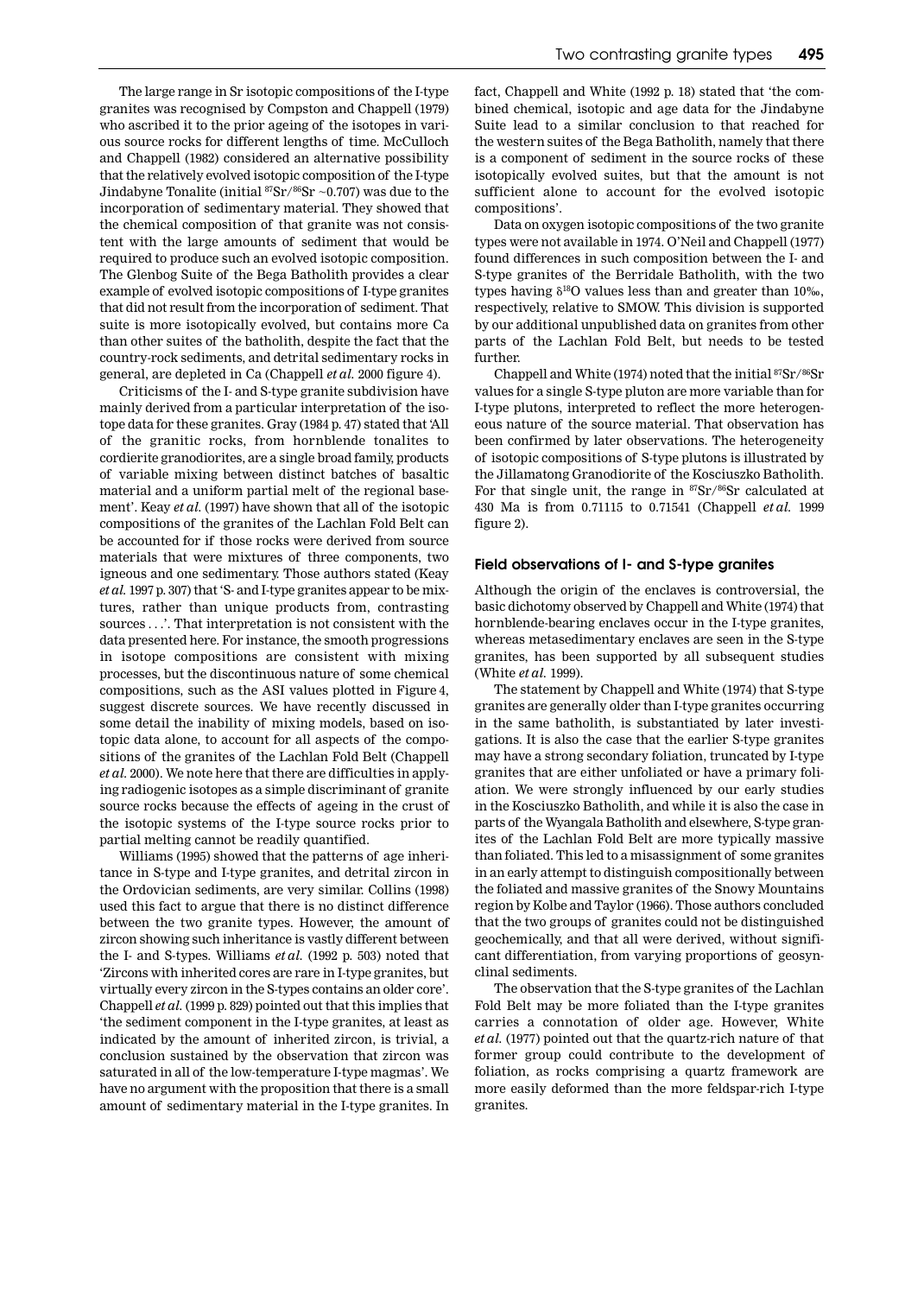# **Economic implications of the I- and S-type subdivision**

Chappell and White (1974) recognised that various kinds of mineralisation are related to specific types of granites, but their observations in that area were limited and not completely correct. They stated that 'tin mineralisation appears to be confined to highly silicic S-type granites'. In the Lachlan Fold Belt, there is major Sn mineralisation associated with an extremely evolved S-type granite at Ardlethan, but the significant Sn deposits of Tasmania are related to felsic I-type granites. That is also the case for most of the younger Sn mineralisation in the New England Orogen and north Queensland. The important feature of significant Sn mineralisation is a relationship to strongly fractionated felsic granites, which may be of any type as long as they are reduced. The statement of Chappell and White (1974) that porphyry-type Cu and Mo deposits are associated with I-type granites is correct; however, W mineralisation can occur in association with any granite type.

Blevin has carried out a comprehensive study of the relationship between different granite types and ore– element associations in eastern Australia (Blevin & Chappell 1992, 1995; Blevin *et al.* 1996). He has shown that the principal parameters that controlled the concentration of the ore elements are the oxygen fugacity, expressed in the degree of oxidation of Fe in the granite, and the extent of fractional crystallisation. When the association with specific kinds of mineralisation is being considered, the subdivision of granites into magnetite and ilmenite series (Ishihara 1977) is in a sense more significant than that of the I- and S-types. However, at least in eastern Australia, there is generally a strong correlation between S-type and ilmenite series on the one hand, and I-type and magnetite series on the other. Hence, there is a strong correlation between the granite classification based on source rocks and specific types of mineralisation. Blevin and Chappell (1992) emphasised the importance of concentration of elements at the magmatic stage through fractional crystallisation as a precondition for the formation of many mineral deposits. They (Blevin & Chappell 1992 p. 314) stressed that there is 'an extreme lack of significant magmatic hydrothermal mineralisation associated with restite fractionated granite suites within the Lachlan Fold Belt'. Such a dearth of mineralisation, related to what we now term low-temperature granites, is discussed elsewhere in this issue (White 2001). In the Lachlan Fold Belt, the principal high-temperature granites, those of the I-type Boggy Plain Supersuite, are, as far as is known, only associated with subeconomic Cu mineralisation. The large W deposit at King Island is related to unfractionated I-type granites.

From the observations of Blevin and Chappell (1995), the relationship between mineralisation and the I- and S-type granites in the Lachlan Fold Belt is summarised here. Highly evolved S-type magmas were all relatively reduced and are related to  $Sn \pm W$  mineralisation. Tin is also associated with reduced I-type granites. There is a progression within a sequence from Cu–Au to W to Mo mineralisation related to oxidised I-type magmas as they became progressively more fractionated. Blevin *et al.* (1996) have shown that these relationships also apply more generally to the

granite – ore element associations in other areas of Palaeozoic granites in eastern Australia.

# **DEVELOPMENTS SINCE 1974**

The concept of infracrustal and supracrustal source rocks (Chappell & White 1984) has been discussed. The other main developments in our understanding of two granite types in the Lachlan Fold Belt since the original publication have resulted from the occurrence elsewhere in the Lachlan Fold Belt of rock types not seen in the initial study area. These have led, first to a recognition that when felsic granite melts undergo fractional crystallisation they can be readily characterised as I- or S-type, and second to the concept of highand low-temperature granites. Finally, the I- and S-type subdivision has been extended to include associated volcanic rocks.

## **Characterisation of fractionated felsic granites**

We have noted that both I- and S-type granite compositions converge towards simple Tuttle and Bowen (1958) haplogranite compositions, that is, rocks comprising subequal amounts of quartz and two feldspars. If such felsic melts undergo fractional crystallisation to produce 'fractionated' granite compositions, then the major element compositions change very little, whereas trace-element abundances do change, and in different ways between the I- and S-type groups. This was noted initially by Chappell and White (1992) and discussed in much more detail by Chappell (1999).

With progressive fractional crystallisation, evidenced by parameters such as increasing Rb/Sr ratios, the felsic S-type melts in the Lachlan Fold Belt became progressively more peraluminous with up to 4% normative corundum, whereas the I-type melts did not. Apatite is soluble in such strongly peraluminous and felsic melts (London 1992) and hence the abundances of  $P_2O_5$  increased progressively with fractional crystallisation in these S-type granites. In contrast, that component rapidly falls to very low levels in strongly fractionated I-types. The contrasting behaviour of  $P_2O_5$  is a simple indicator of I- or S-type character among the fractionated felsic granites of the Lachlan Fold Belt. Other elements that occur in phosphate accessory minerals, such as Th, La and Y, decreased in abundance with continuing fractional crystallisation of S-type melts (Chappell 1999), because of the low solubility of monazite.

#### **High- and low-temperature granites**

The recent subdivision of granites in the Lachlan Fold Belt into high- and low-temperature groups (Chappell *et al.* 1998) is independent of the criteria used to separate the I- and S-type granites. However, there is some correspondence between the two subdivisions, with the high-temperature suites that include more mafic rocks being I-type, and those that are felsic being the A-type granites (King *et al.* 2001). The low-temperature granites include other I-type granites and most (~90%) of such granites in the Lachlan Fold Belt, and all of the S-type granites.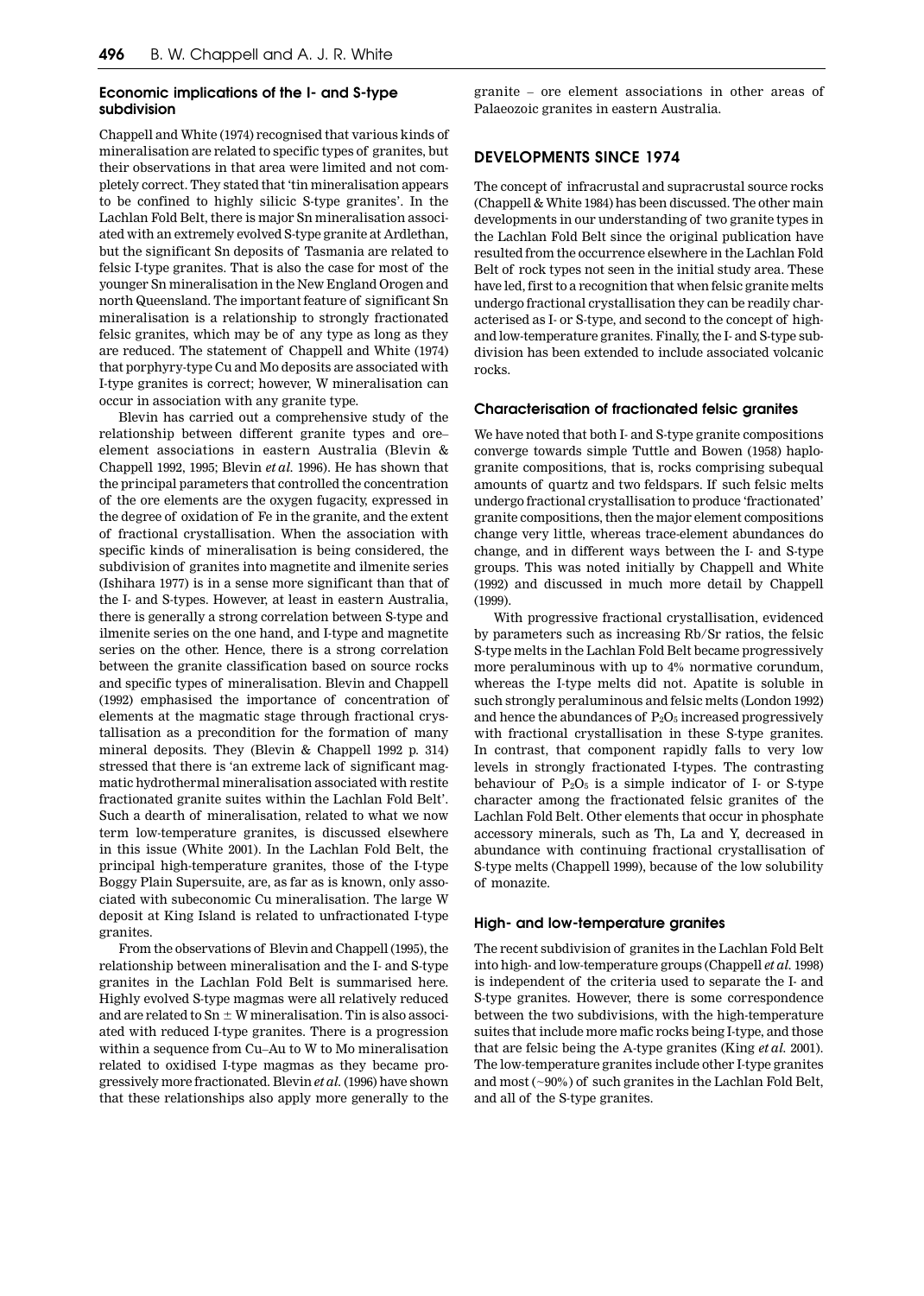The high- and low-temperature granite groups do not show strong differences in mineralogy. However, recognition of those two groups is perhaps a more fundamental subdivision than that into I- and S-types. This is because it distinguishes between those granites that represent a relatively new addition of material to the crust, that is, the high-temperature I-type granites, and those that involve magmatic recycling of older crust, the low-temperature I-type and the S-type granites. It is those three types of granite together that dominate all plutonic igneous rocks. The I-type granites of the Lachlan Fold Belt are mainly lowtemperature, whereas those of the Cordilleran batholiths generally formed at high temperatures. In the younger New England Fold Belt of eastern Australia, both low- and hightemperature I-types are important, with the latter group having distinct Cordilleran compositional affinities (Allen *et al.* 1997; Bryant *et al.* 1997).

Collins and Vernon (1994) pointed out that the average I- and S-type granite compositions for the Lachlan Fold Belt are more similar to each other than are those I-type compositions to the high-temperature granites of the Frieda River area, Papua New Guinea. As Chappell *et al.* (2000) discussed in detail, such a conclusion is expected. Interestingly, it confirms that unlike those high-temperature granites, the origin of the lowtemperature I-type granites of the Lachlan Fold Belt formed in a tectonic setting other than simple subduction (cf. Collins 1998).

#### **I- and S-type volcanic rocks**

Work by D. Wyborn has shown that the mid-Palaeozoic volcanic rocks of the Lachlan Fold Belt can also be subdivided into I- and S-types (Owen & Wyborn 1979). The chemical compositions of relatively unaltered volcanic rocks can be matched very precisely with those of granites, and are either I- or S-type. As with the granites, the mineralogical features of the volcanic rocks reflect their chemical compositions, with the minerals being either less hydrous than those in the plutonic rocks, or anhydrous. The volcanic rocks of low-temperature origin are generally porphyritic and we interpret the phenocrysts as generally being primary restite minerals (Wyborn & Chappell 1986; Chappell *et al.* 1987). I-type volcanic rocks typically contain quartz, plagioclase, orthopyroxene and clinopyroxene. In the S-type volcanic rocks, cordierite occurs in place of clinopyroxene. The high-temperature volcanic rocks are I-type. They are generally non-porphyritic and similar in composition, and probably in origin, to the very felsic plutons resulting from convective fractionation discussed by Wyborn *et al.* (2001). As Wyborn and Chappell (1986) pointed out, whereas the volcanic rocks of low-temperature suites match those of their cogenetic granites suites very closely, those formed at high temperatures do not; they are more felsic.

# **CONCLUSIONS**

Although the original separation into the I- and S-type groups was largely based on studies over a short period of time in a small part of the Lachlan Fold Belt, its validity

has been confirmed by extended studies in that whole region. The separation between the two types based on chemical and mineralogical compositions is very clear in the more mafic rocks that are closest in composition to the source materials. These properties converge as both types become more felsic and all of the compositions approach those of low-temperature melts. The cause of overlap in the initial radiogenic isotopic compositions is not known. The proposal that the overlap is the result of derivation from a range of source rocks comprising various proportions of igneous and sedimentary material is not consistent with the chemical compositions of the granites.

In addition to confirming the subdivision recognised in 1974, more recent data and interpretation have extended the I- and S-type concept in various ways. First, it has been shown that while unfractionated felsic granite compositions of both types are difficult to distinguish, fractionated compositions are not, as the abundance of several trace elements in the two types diverge with progressive fractional crystallisation. Second, a significant subdivision of the I-type granites is now recognised, into high- and lowtemperature groups, with important implications for how those rocks are involved in continental growth and evolution. The S-type granites are apparently always of lowtemperature origin. Third, it is now known that the volcanic rocks of the Lachlan Fold Belt belong to three similar groups, high- and low-temperature I-type and S-type. Finally, we emphasise that the I- and S-type subdivision is not simply one that refers to source rocks of different compositions, but also to source rocks of fundamentally different origins, involving prior infracrustal and supracrustal origins.

# **ACKNOWLEDGEMENTS**

We thank Yoshihiro Miura, Editor-in-Chief, Tokai University Press, for permission to reproduce the 1974 article in *Pacific Geology*. We acknowledge the important contributions of many students who have worked with us on granites of the Lachlan Fold Belt. The paper has benefited from extensive comments by Charlotte Allen. Much of this paper was written while BWC was a visitor at the Institute for Mineralogy of the University of Hannover, and W. Johannes is thanked for his hospitality. This is publication number 246 in the Australian Key Centre for the Geochemical Evolution and Metallogeny of Continents.

## **REFERENCES**

- ALLEN C. M., WOODEN J. L. & CHAPPELL B. W. 1997. Late Paleozoic crustal history of central coastal Queensland interpreted from geochemistry of Mesozoic plutons: the effects of continental rifting. *Lithos* **42**, 67–88.
- BARBARIN B. 1996. Genesis of the two main types of peraluminous granitoids. *Geology* **24**, 295–298.
- BARBARIN B. 1999. A review of relationships between granitoid types, their origins and their geodynamic environments. *Lithos* **46**, 605–626.
- BLACK L. P. 1965. The geology of the Eucumbene area, New South Wales. BSc (Hons) thesis, Australian National University, Canberra (unpubl.).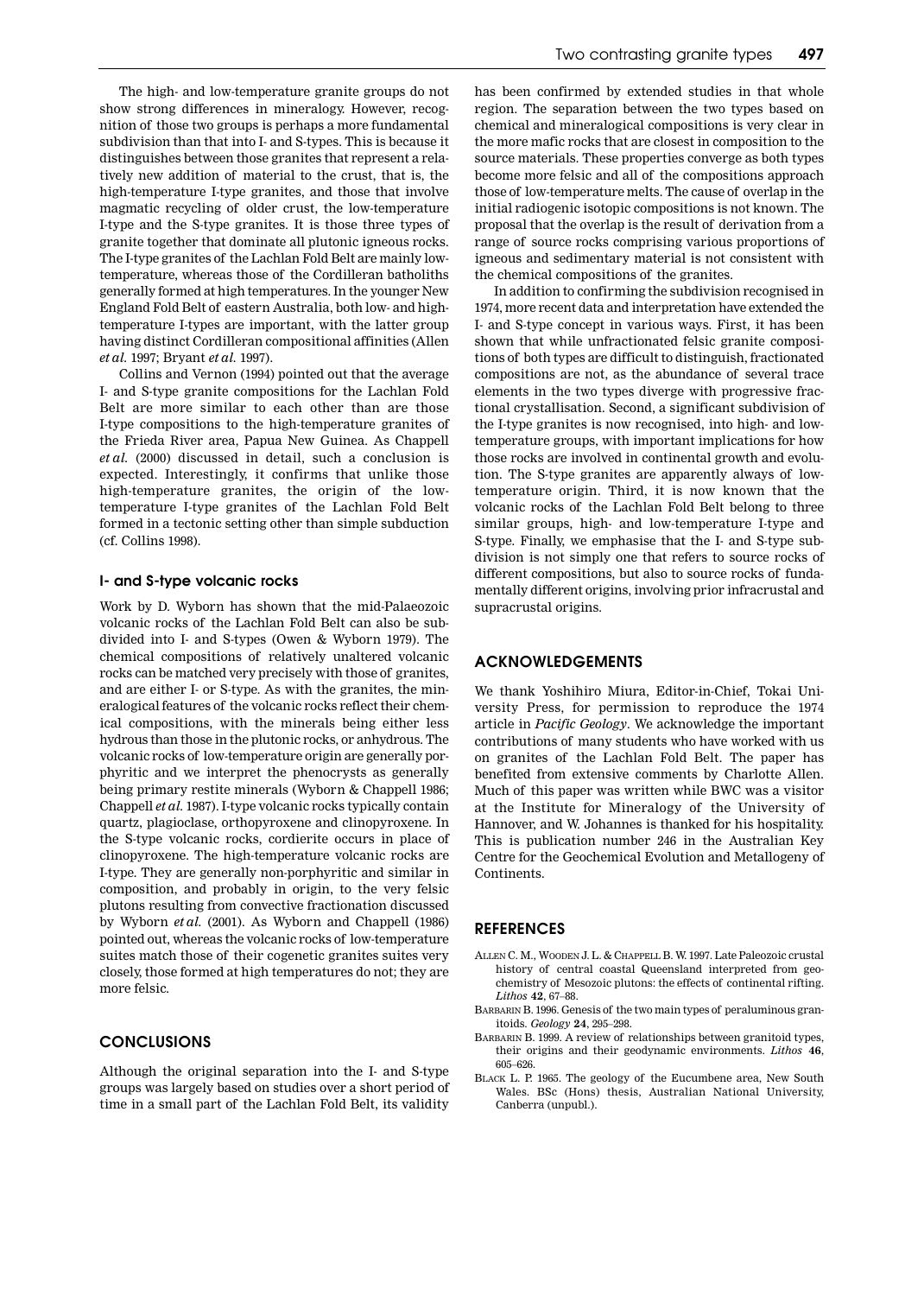- BLEVIN P. L. & CHAPPELL B. W. 1992. The role of magma sources, oxidation states and fractionation in determining the granite metallogeny of eastern Australia. *Transactions of the Royal Society of Edinburgh: Earth Sciences* **83**, 305–316.
- BLEVIN P. L. & CHAPPELL B. W. 1995. Chemistry, origin and evolution of mineralized granites in the Lachlan Fold Belt, Australia: the metallogeny of I- and S-type granites. *Economic Geology* **90**, 1604–1619.
- BLEVIN P. L., CHAPPELL B. W. & ALLEN C. M. 1996. Intrusive metallogenic provinces in eastern Australia based on granite source and composition. *Transactions of the Royal Society of Edinburgh: Earth Sciences* **87**, 281–290.
- BROWNE W. R. 1929. An outline of the history of igneous activity in New South Wales till the close of the Palaeozoic Era. *Proceedings of the Linnean Society of New South Wales* **54**, 9–34.
- BRYANT C. M., ARCULUS R. J. & CHAPPELL B. W. 1997. Clarence River Supersuite: 250 Ma Cordilleran tonalitic I-type intrusions in eastern Australia. *Journal of Petrology* **38**, 975–1001.
- CHAPPELL B. W. 1966. Petrogenesis of the granites at Moonbi, New South Wales. PhD thesis, Australian National University, Canberra (unpubl.).
- CHAPPELL B. W. 1999. Aluminium saturation in I- and S-type granites and the characterization of fractionated haplogranites. *Lithos* **46**, 535–551.
- CHAPPELL B. W., BRYANT C. J., WYBORN D., WHITE A. J. R. & WILLIAMS I. S. 1998. High- and low-temperature I-type granites. *Resource Geology* **48**, 225–236.
- CHAPPELL B. W. & STEPHENS W. E. 1988. Origin of infracrustal (I-type) granite magmas. *Transactions of the Royal Society of Edinburgh: Earth Sciences* **79**, 71–86.
- CHAPPELL B. W. & WHITE A. J. R. 1974. Two contrasting granite types. *Pacific Geology* **8**, 173–174.
- CHAPPELL B. W. & WHITE A. J. R. 1984. I- and S-type granites in the Lachlan Fold Belt, southeastern Australia. *In*: Keqin X. & Guangchi T. eds. *Geology of Granites and Their Metallogenic Relations*, pp. 87–101. Science Press, Beijing.
- CHAPPELL B. W. & WHITE A. J. R. 1992. I- and S-type granites in the Lachlan Fold Belt. *Transactions of the Royal Society of Edinburgh: Earth Sciences* **83**, 1–26.
- CHAPPELL B. W. & WHITE A. J. R. 1998. Development of P-rich granites by sequential restite fractionation and fractional crystallisation: the Koetong Suite in the Lachlan Fold Belt. *Acta Universitatis Carolinae Geologica* **42**, 23–27.
- CHAPPELL B. W., WHITE A. J. R., WILLIAMS I. S., WYBORN D., HERGT J. M. & WOODHEAD J. D. 1999. Discussion. Evaluation of petrogenetic models for Lachlan Fold Belt granitoids: implications for crustal architecture and tectonic models. *Australian Journal of Earth Sciences* **46**, 827–831.
- CHAPPELL B. W., WHITE A. J. R., WILLIAMS I. S., WYBORN D. & WYBORN L. A. I. 2000. Lachlan Fold Belt granites revisited: high- and lowtemperature granites and their implications. *Australian Journal of Earth Sciences* **47**, 123–138.
- CHAPPELL B. W., WHITE A. J. R. & WYBORN D. 1987. The importance of residual source material (restite) in granite petrogenesis. *Journal of Petrology* **28**, 1111–1138.
- COLLINS W. J. 1998. Evaluation of petrogenetic models for Lachlan Fold Belt granitoids: implications for crustal architecture and tectonic models. *Australian Journal of Earth Sciences* **45**, 483–500.
- COLLINS W. J. & VERNON R. H. 1994. A rift-drift-delamination model of crustal growth: Phanerozoic tectonic development of eastern Australia. *Tectonophysics* **235**, 249–275.
- COMPSTON W. & CHAPPELL B. W. 1979. Sr-isotope evolution of granitoid source rocks. *In*: McElhinny M. W. ed. *The Earth: Its Origin Structure and Evolution*, pp. 377–426. Academic Press, London.
- FLOOD R. H. & SHAW S. E. 1975. A cordierite-bearing granite suite from the New England Batholith, Australia. *Contributions to Mineralogy and Petrology* **52**, 157–164.
- GRAY C. M. 1984. An isotopic mixing model for the origin of granitic rocks in southeastern Australia. *Earth and Planetary Science Letters* **70**, 47–60.
- HINE R., WILLIAMS I. S., CHAPPELL B. W. & WHITE A. J. R. 1978. Contrasts between I- and S-type granitoids of the Kosciusko Batholith. *Journal of the Geological Society of Australia* **25**, 219–234.
- ISHIHARA S. 1977. The magnetite-series and ilmenite-series granitic rocks. *Mining Geology* **27**, 293–305.
- JOPLIN G. A. 1962. An apparent magmatic cycle in the Tasman Geosyncline. *Journal of the Geological Society of Australia* **9**, 51–69.
- KEAY S., COLLINS W. J. & MCCULLOCH M. T. 1997. A three-component Sr–Nd isotopic mixing model for granitoid genesis, Lachlan fold belt, eastern Australia. *Geology* **25**, 307–310.
- KING P. L., CHAPPELL B. W., ALLEN C. M. & WHITE A. J. R. 2001. Are A-type granites the high-temperature felsic granites? Evidence from fractionated granites of the Wangrah Suite. *Australian Journal of Earth Sciences* **48**, 501–514.
- KOLBE P. & TAYLOR S. R. 1966. Geochemical investigation of the granitic rocks of the Snowy Mountains Area, New South Wales. *Journal of the Geological Society of Australia* **13**, 1–25.
- LAMBERT I. B. 1963. The Geology of the Berridale district, New South Wales. BSc (Hons) thesis, Australian National University, Canberra (unpubl.).
- LONDON D. 1992. Phosphorus in S-type magmas: the  $P_2O_5$  content of feldspars from peraluminous granites, pegmatites, and rhyolites. *American Mineralogist* **77**, 126–145.
- MCCULLOCH M. T. & CHAPPELL B. W. 1982. Nd isotopic characteristics of S- and I-type granites. *Earth and Planetary Science Letters* **58**, 51–64.
- O'NEIL J. R. & CHAPPELL B. W. 1977. Oxygen and hydrogen isotope relations in the Berridale batholith. *Journal of the Geological Society of London* **133**, 559–571.
- OWEN M. & WYBORN D. 1979. Geology and geochemistry of the Tantangara and Brindabella 1:100 000 sheet areas. *Bureau of Mineral Resources Bulletin* **204**.
- SHA L. K. & CHAPPELL B. W. 1999. Apatite chemical composition, determined by electron microprobe and laser-ablation inductively coupled plasma mass spectrometry, as a probe into granite petrogenesis. *Geochimica et Cosmochimica Acta* **63**, 3861–3881.
- SHAND S. J. 1927. *Eruptive Rocks*. Thomas Murby & Co., London.
- TAKAHASHI M., ARAMAKI S. & ISHIHARA S. 1980. Magnetite-series/ Ilmenite-series vs I-type/S-type granitoids. *Mining Geology Special Issue* **8**, 13–28.
- TETLEY N. W. 1978. Geochronology by the  $^{40}\text{Ar}/^{39}\text{Ar}$  technique using HIFAR reactor. PhD thesis, Australian National University, Canberra (unpubl.).
- TUTTLE O. F. & BOWEN N. L. 1958. Origin of granite in the light of experimental studies in the system  $NaAlSi<sub>3</sub>O<sub>8</sub>–KAlSi<sub>3</sub>O<sub>8</sub>–SiO<sub>2</sub>–H<sub>2</sub>O.$ *Geological Society of America Memoir* **74**.
- WALL V. J., CLEMENS J. D. & CLARKE D. B. 1987. Models for granitoid evolution and source compositions. *Journal of Geology* **95**, 731–749.
- WHALEN J. B. & CHAPPELL B. W. 1988. Opaque mineralogy and mafic mineral chemistry of I- and S-type granites of the Lachlan Fold Belt, southeast Australia. *American Mineralogist* **73**, 281–296.
- WHITE A. J. R. 1979. Sources of granite magma. *Geological Society of America Program with Abstracts* **11**, 539.
- WHITE A. J. R. 2001. Water, restite and granite mineralisation. *Australian Journal of Earth Sciences* **48**, 551–555.
- WHITE A. J. R., ALLEN C. M., BEAMS S. D., CARR P. F., CHAMPION D. C., CHAPPELL B. W., WYBORN D. & WYBORN L. A. I. 2001. Granite suites and supersuites of eastern Australia. *Australian Journal of Earth Sciences* **48**, 515–530.
- WHITE A. J. R. & CHAPPELL B. W. 1977. Ultrametamorphism and granitoid genesis. *Tectonophysics* **43**, 7–22.
- WHITE A. J. R. & CHAPPELL B. W. 1988. Some supracrustal (S-type) granites of the Lachlan Fold Belt. *Transactions of the Royal Society of Edinburgh: Earth Sciences* **79**, 169–181.
- WHITE A. J. R. & CHAPPELL B. W. 1989. *Geology of the Numbla 1:100 000 Sheet (8624).* Geological Survey of New South Wales, Sydney.
- WHITE A. J. R., CHAPPELL B. W., WILLIAMS I. S. & GLEN R. A. 1989. *Numbla 1:100 000 Geological Sheet*. Geological Survey of New South Wales, Sydney.
- WHITE A. J. R., CHAPPELL B. W. & WYBORN D. 1999. Application of the restite model to the Deddick Granodiorite and its enclaves: a reinterpretation of the observations and data of Maas *et al.* (1998). *Journal of Petrology* **40**, 413–421.
- WHITE A. J. R., WILLIAMS I. S. & CHAPPELL B. W. 1976a. The Jindabyne Thrust and its tectonic, physiographic and petrogenetic significance. *Journal of the Geological Society of Australia* **23**, 105–112.
- WHITE A. J. R., WILLIAMS I. S. & CHAPPELL B. W. 1976b. *Berridale 1: 100 000 Geological Sheet*. Geological Survey of New South Wales, Sydney.